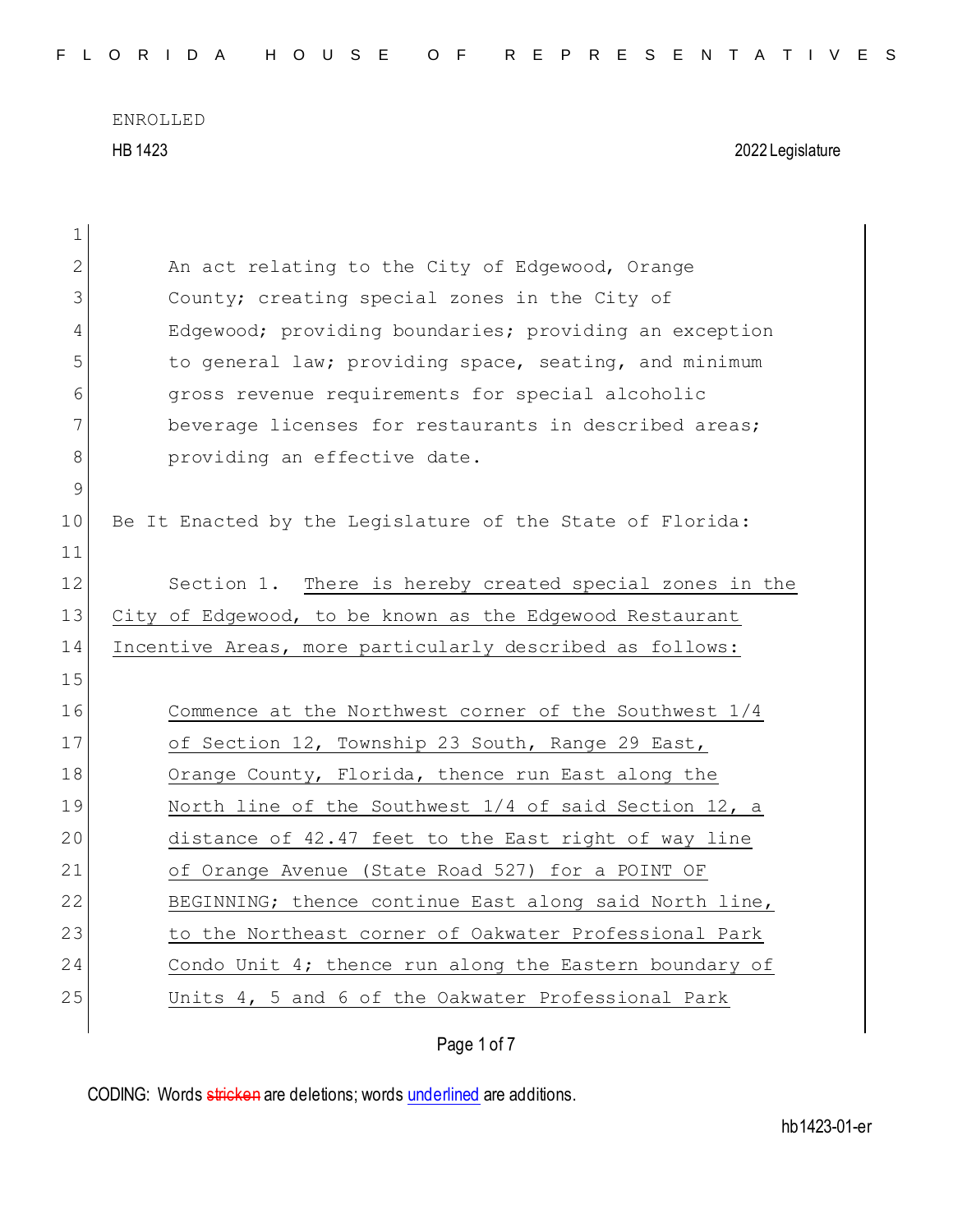| FLORIDA HOUSE OF REPRESENTATIVES |  |  |  |  |  |  |  |  |  |  |  |  |  |  |  |  |  |  |  |  |  |  |  |  |  |  |
|----------------------------------|--|--|--|--|--|--|--|--|--|--|--|--|--|--|--|--|--|--|--|--|--|--|--|--|--|--|
|----------------------------------|--|--|--|--|--|--|--|--|--|--|--|--|--|--|--|--|--|--|--|--|--|--|--|--|--|--|

| 26 | Condo; thence continue Southwesterly along the         |
|----|--------------------------------------------------------|
| 27 | Southerly boundary of Oakwater Professional Park Condo |
| 28 | Unit 6; to the Southwest corner of Unit 6 Oakwater     |
| 29 | Professional Park Condo, thence run S41°56'00"E to the |
| 30 | normal high water line of Lake Jennie Jewel; thence    |
| 31 | Westerly, Southerly and Easterly along said normal     |
| 32 | high water line of Lake Jennie Jewel to a point of     |
| 33 | intersection with the East boundary of Lot 1, Waters   |
| 34 | Edge 26/1; thence run Southerly along the Easterly     |
| 35 | line of said Lot 1 to the North line of Lot 17         |
| 36 | Randolphs Plat C/58; thence run 80.7 feet East to the  |
| 37 | Northeast corner of said Lot 17; thence South 300.59   |
| 38 | feet to the Southeast corner of Lot 17 Randolphs Plat  |
| 39 | C/58; continue South across Gatlin Avenue to a point   |
| 40 | on the North boundary of the West 100 feet of the East |
| 41 | 200 feet of the South 1/2 of Lot 17 Randolphs Plat     |
| 42 | C/58; run East to the Northeast corner of property     |
| 43 | described as follows: the West 100 feet of the East    |
| 44 | 200 feet of the South 1/2 of Lot 17 Randolphs Plat     |
| 45 | C/58; thence South 270 feet along the East line of the |
| 46 | West 100 feet of the East 200 feet of the South 1/2 of |
| 47 | Lot 17 Randolphs Plat C/58 to the North right-of-way   |
| 48 | line of Lake Gatlin Road; thence run West 362.1 feet   |
| 49 | along the North right-of-way line of Lake Gatlin Road; |
| 50 | thence South across Lake Gatlin Road to a point on the |
|    |                                                        |

Page 2 of 7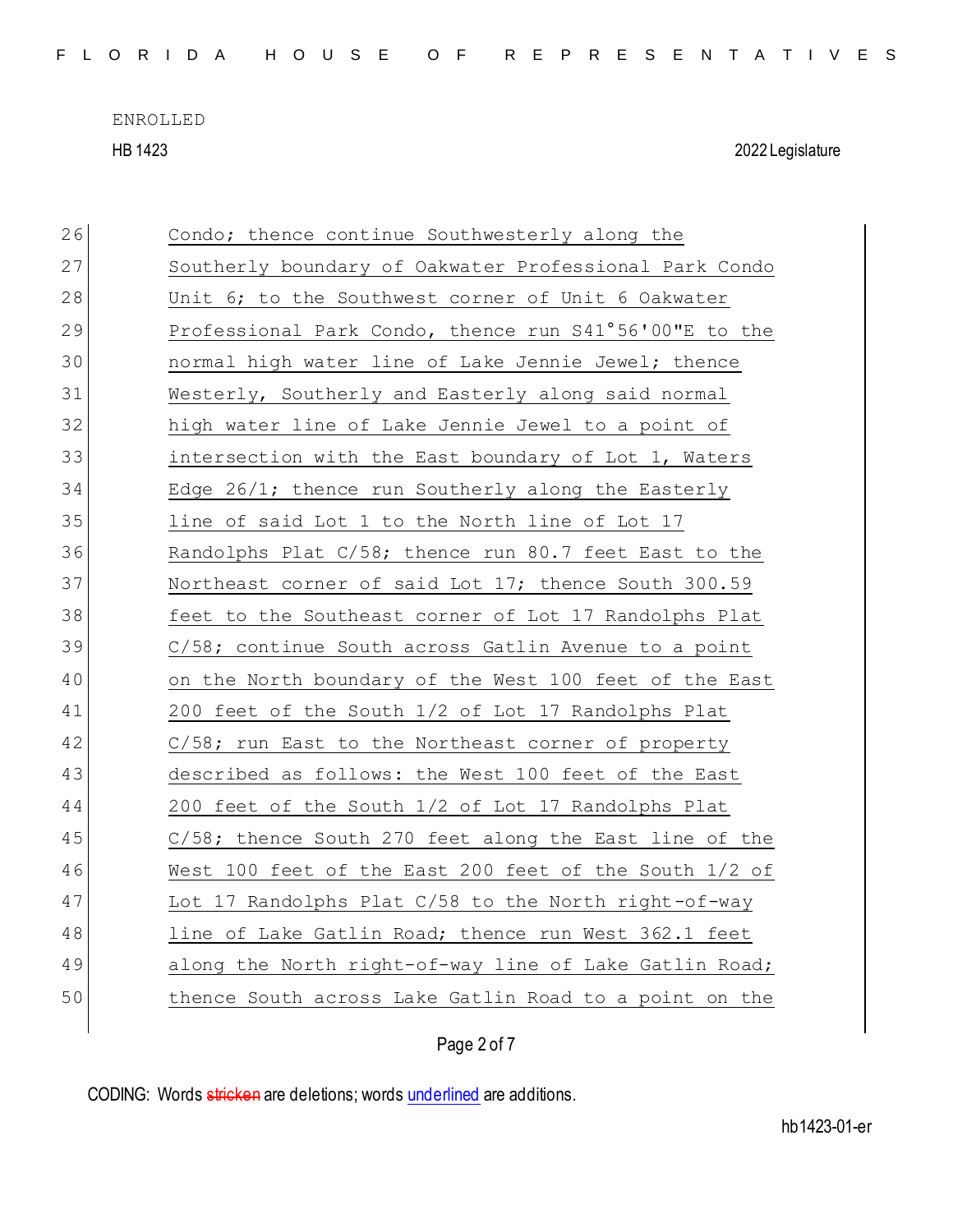|  |  |  |  |  |  |  |  |  |  | FLORIDA HOUSE OF REPRESENTATIVES |  |  |  |  |  |  |  |  |  |  |  |  |  |  |  |  |
|--|--|--|--|--|--|--|--|--|--|----------------------------------|--|--|--|--|--|--|--|--|--|--|--|--|--|--|--|--|
|--|--|--|--|--|--|--|--|--|--|----------------------------------|--|--|--|--|--|--|--|--|--|--|--|--|--|--|--|--|

| 51 | North line of Lot 31 of the Map of Gatlin with Hobbs'  |
|----|--------------------------------------------------------|
| 52 | Subdivision, as per plat thereof recorded in           |
| 53 | Miscellaneous Book 4, Page 177; thence run             |
| 54 | Southeasterly along the Easterly boundary of said Lot  |
| 55 | 31 to the Northeast corner of the Edgewood             |
| 56 | Professional Center Condo Cb 12/146 Common Area;       |
| 57 | thence run Southerly along the Easterly line of the    |
| 58 | Edgewood Professional Center Condo Cb 12/146 Common    |
| 59 | Area to the Northeast corner of the property described |
| 60 | as follows: Gatlin With Hobbs Sub Misc 4/177 Begin     |
| 61 | 269.75 feet West South 16 Degrees East 87.65 feet and  |
| 62 | Southeasterly 212.35 feet Southeasterly 12.46 feet     |
| 63 | South 12 Degrees East 117.54 Feet North 78 Degrees     |
| 64 | East 150 feet North 11 Degrees West 130 feet South 78  |
| 65 | Degrees West 150 feet to POB; thence run along said    |
| 66 | property's eastern boundary to the Southeast corner of |
| 67 | said property; thence North 77 Degrees East 50.01      |
| 68 | feet; thence South 11 Degrees East 907.65 feet; thence |
| 69 | North 78 Degrees East 19.1 feet; thence South 11       |
| 70 | Degrees East 160.75 feet; thence South 78 degrees West |
| 71 | 17.79 feet; thence South 11 Degrees East 130 feet;     |
| 72 | thence North 78 Degrees East 15.14 feet to the         |
| 73 | Northeast corner of Lot 1, HANSEL PLAZA 46/4; thence   |
| 74 | run Southeasterly along the Easterly boundary of Lots  |
| 75 | 1 and 2, HANSEL PLAZA 46/4 to the Northerly right-of-  |
|    |                                                        |

Page 3 of 7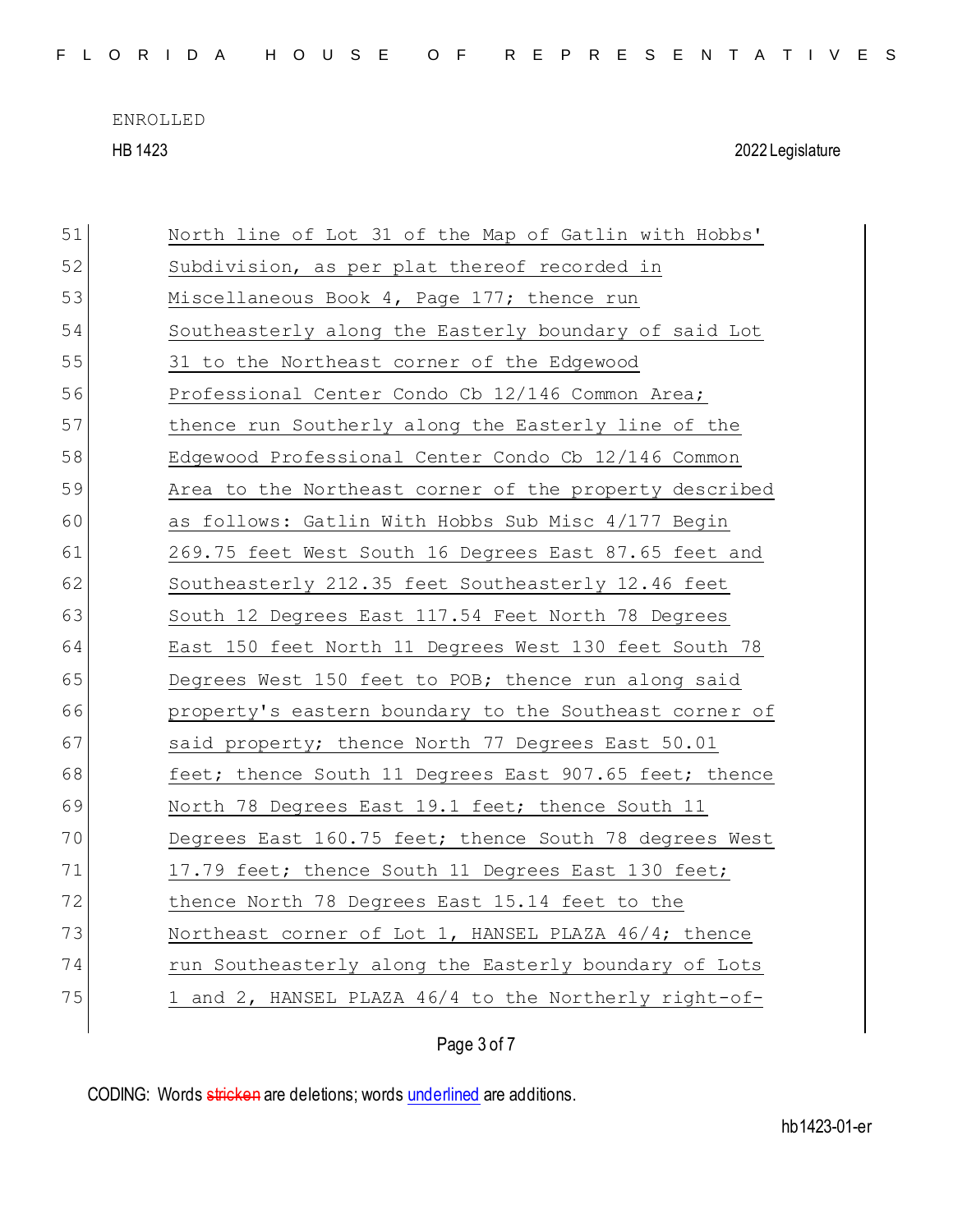F L O R I D A H O U S E O F R E P R E S E N T A T I V E S

ENROLLED HB 1423 2022 Legislature

| 76  | way line of Harbor Island Road; thence Southerly                   |
|-----|--------------------------------------------------------------------|
| 77  | across Harbor Island Road to the Northeast corner of               |
| 78  | Tract 2, HANSEL PRESCOTT PROPERTY Q/117; thence South              |
| 79  | 158.69 feet to the Southeast corner of said Tract 2;               |
| 80  | then East 17.7 feet along the South line of Lot 85,                |
| 81  | RIVER OAKS 1/147 to the Northeast corner of Lot 38A                |
| 82  | TROPICAL PINES $J/11$ ; thence run Southeasterly along             |
| 83  | the Easterly boundary of TROPICAL PINES J/11 lots 30-              |
| 84  | 38A to the North right of way line of Lake Conway                  |
| 85  | Drive; thence Southeasterly to the Northeast corner of             |
| 86  | the West 1/2 of Vacated Street on East side of TROPICAL            |
| 87  | PINES J/11 LOTS 20A THROUGH 29 PER ORD #298; thence                |
| 88  | run Southeasterly 230.7 feet along the Easterly side               |
|     |                                                                    |
| 89  | of said West $\frac{1}{2}$ of vacated street; thence extend in the |
| 90  | same direction 4.5 feet more or less to intersect with             |
| 91  | the northerly boundary of property described as                    |
| 92  | follows: from the Southwest corner of Government Lot 3             |
| 93  | run West 2 feet; North 161.50 feet; North 11 degrees               |
| 94  | West 39 feet; North 79 Degrees East 42.83 feet to                  |
| 95  | intersection of East right-of way line of SR 527 and               |
| 96  | Northerly Right of way line of Mandalay Road, then                 |
| 97  | continue North 79 Degrees East 200 feet for a POB;                 |
| 98  | thence North 10 degrees West 127.75 feet; North 79                 |
| 99  | Degrees E 87.50 feet; South 10 Degrees East 127.14                 |
| 100 | feet; South 79 Degrees West 87.50 feet to POB in                   |

Page 4 of 7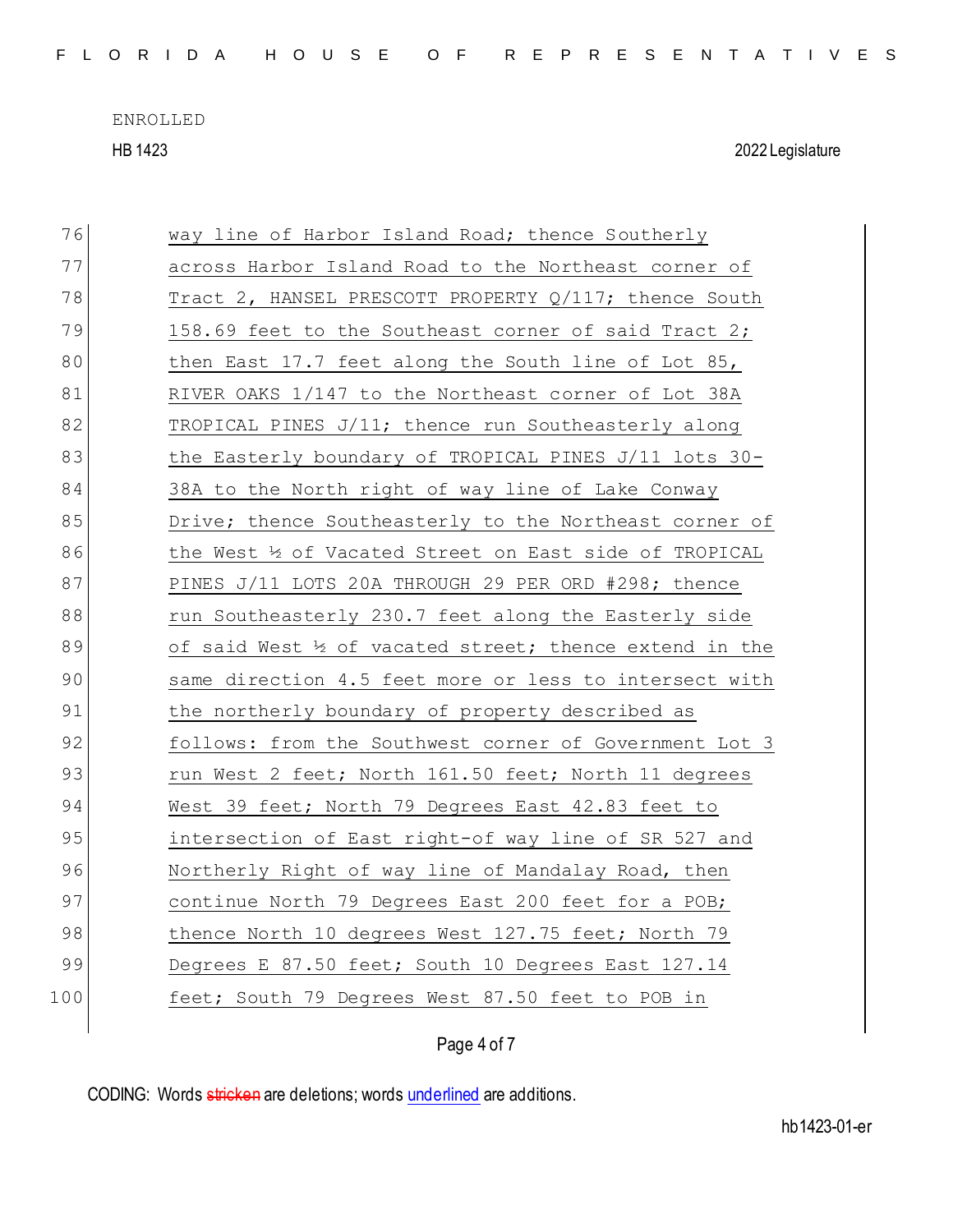F L O R I D A H O U S E O F R E P R E S E N T A T I V E S

ENROLLED HB 1423 2022 Legislature

| 101 | Section 13-23-29; thence run South 79 Degrees West 24  |
|-----|--------------------------------------------------------|
| 102 | feet; thence South 10 Degrees East 127.75 feet to the  |
| 103 | North right-of-way of Mandalay Road; thence South 79   |
| 104 | Degrees West 200 feet to the East Right of Way line of |
| 105 | Orange Avenue (SR 527); run Southeasterly along the    |
| 106 | East right-of-way line of said Orange Avenue (SR 527)  |
| 107 | to the Northwest corner of property described as       |
| 108 | follows: SUB OF HARNEY HOMESTEAD C/53 Begin 1238.3     |
| 109 | feet North of Center of Section Run East 99 FT South   |
| 110 | 207 feet West 99 feet North 207 feet to POB (LESS ST   |
| 111 | RD R/W ON W & LESS FROM A PT 896.3 FT N OF CTR OF SEC  |
| 112 | RUN N 136.15 FT E 75.87 FT FOR POB E 73 FT N 11.64 FT  |
| 113 | W 74.02 FT S 11.08 FT TO POB & IN W M HANSEL SECOND    |
| 114 | REPLAT PB L/74 LOT 7); thence run Easterly 255 feet    |
| 115 | along the Northerly line of said described property to |
| 116 | the Northeast corner of property described as HARNEY   |
| 117 | HOMESTEAD C/53 15 feet of Lot 1 lying East of Lots 3   |
| 118 | thru 7 HANSEL W M 2ND REPLAT PB L PG 74 SEE OR BK 142  |
| 119 | PAGE 522; thence run South to the Southeast corner of  |
| 120 | Lot 3 OF HANSEL REPLAT J/45, which is also the North   |
| 121 | right-of-way line of Hoffner Avenue; thence run West   |
| 122 | along the South lines of LOTS 1, 2, & 3 OF HANSEL      |
| 123 | REPLAT J/45 and Westerly extension to a point on the   |
| 124 | East Right-of-way line of Hansel Avenue; thence run    |
| 125 | Westerly to an intersection with the West Right-of-way |
|     |                                                        |

Page 5 of 7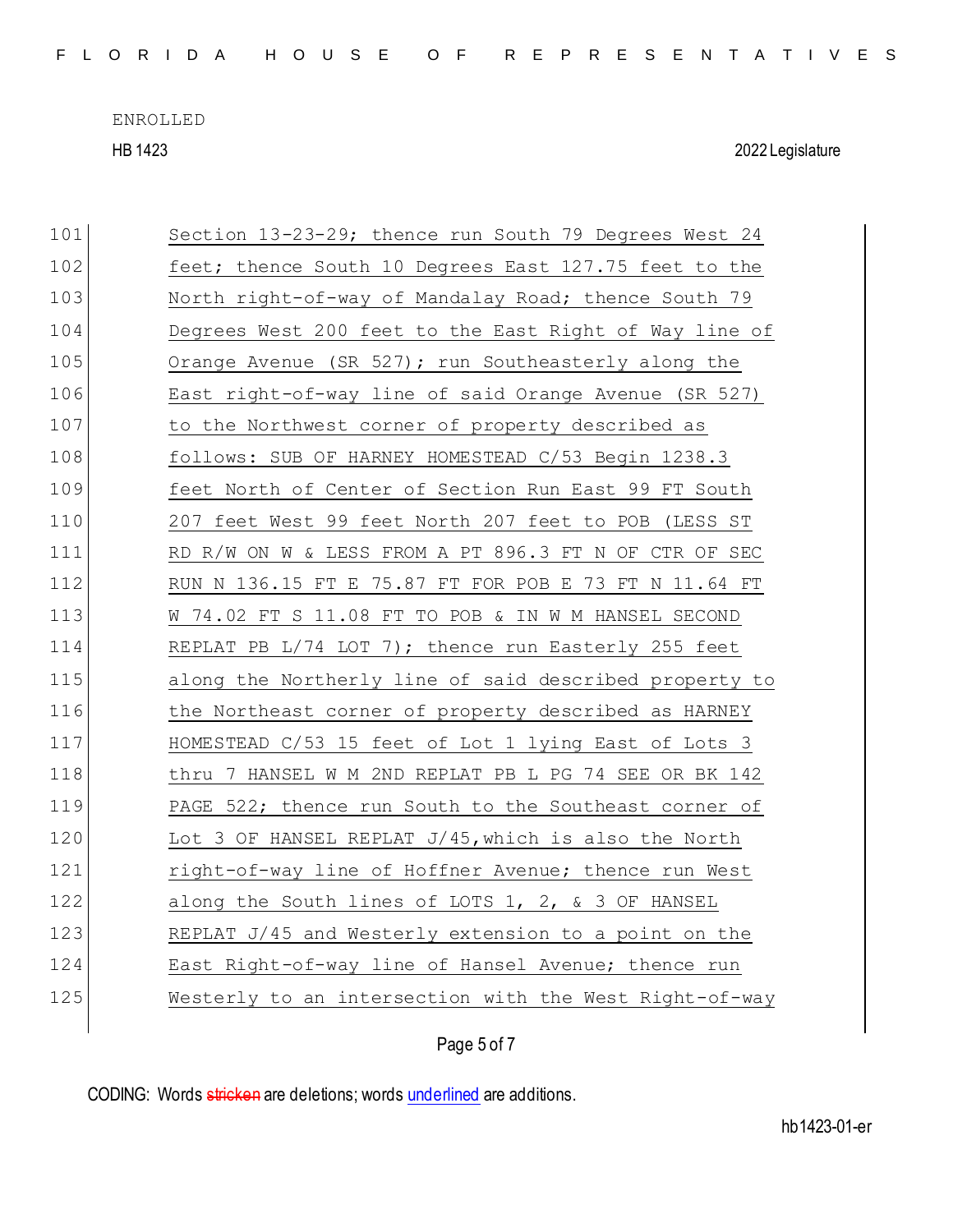F L O R I D A H O U S E O F R E P R E S E N T A T I V E S

ENROLLED HB 1423 2022 Legislature

| 126 | line of Hansel Avenue; thence South 50 Degrees West to           |
|-----|------------------------------------------------------------------|
| 127 | an intersection with the Northerly right-of-way line             |
| 128 | of Hoffner Avenue; thence West along said Northerly              |
| 129 | right-of-way line to the East right-of-way line of               |
| 130 | Orange Avenue; thence run Northerly along said Orange            |
| 131 | Avenue right-of-way to the Southerly right-of-way line           |
| 132 | of Mary Jess Road; thence run West to the East line of           |
| 133 | the Florida Department of Transportation Railroad                |
| 134 | right-of-way; thence North along said railroad right             |
| 135 | of way to the South right-of-way line of Kelsey                  |
| 136 | Street; thence East along the South Kelsey Street                |
| 137 | right-of-way extending East to the East line of Orange           |
| 138 | Avenue (SR 527) right-of-way; thence North along said            |
| 139 | East right of way line to the Point of Beginning.                |
| 140 |                                                                  |
| 141 | Section 2. Notwithstanding s. 561.20(1), Florida Statutes,       |
| 142 | in the areas herein described as the Edgewood Restaurant         |
| 143 | Incentive Areas, the Division of Alcoholic Beverages and Tobacco |
| 144 | of the Department of Business and Professional Regulation shall  |
| 145 | issue a special alcoholic beverage license to a bona fide        |
| 146 | restaurant in the Edgewood Restaurant Incentive Areas described  |
| 147 | in section 1 that is licensed by the Division of Hotels and      |
| 148 | Restaurants of the Department of Business and Professional       |
| 149 | Regulation, occupies at least 1,800 square feet of contiguous    |
| 150 | space used as a part of the food service establishment, is       |
|     | Page 6 of 7                                                      |